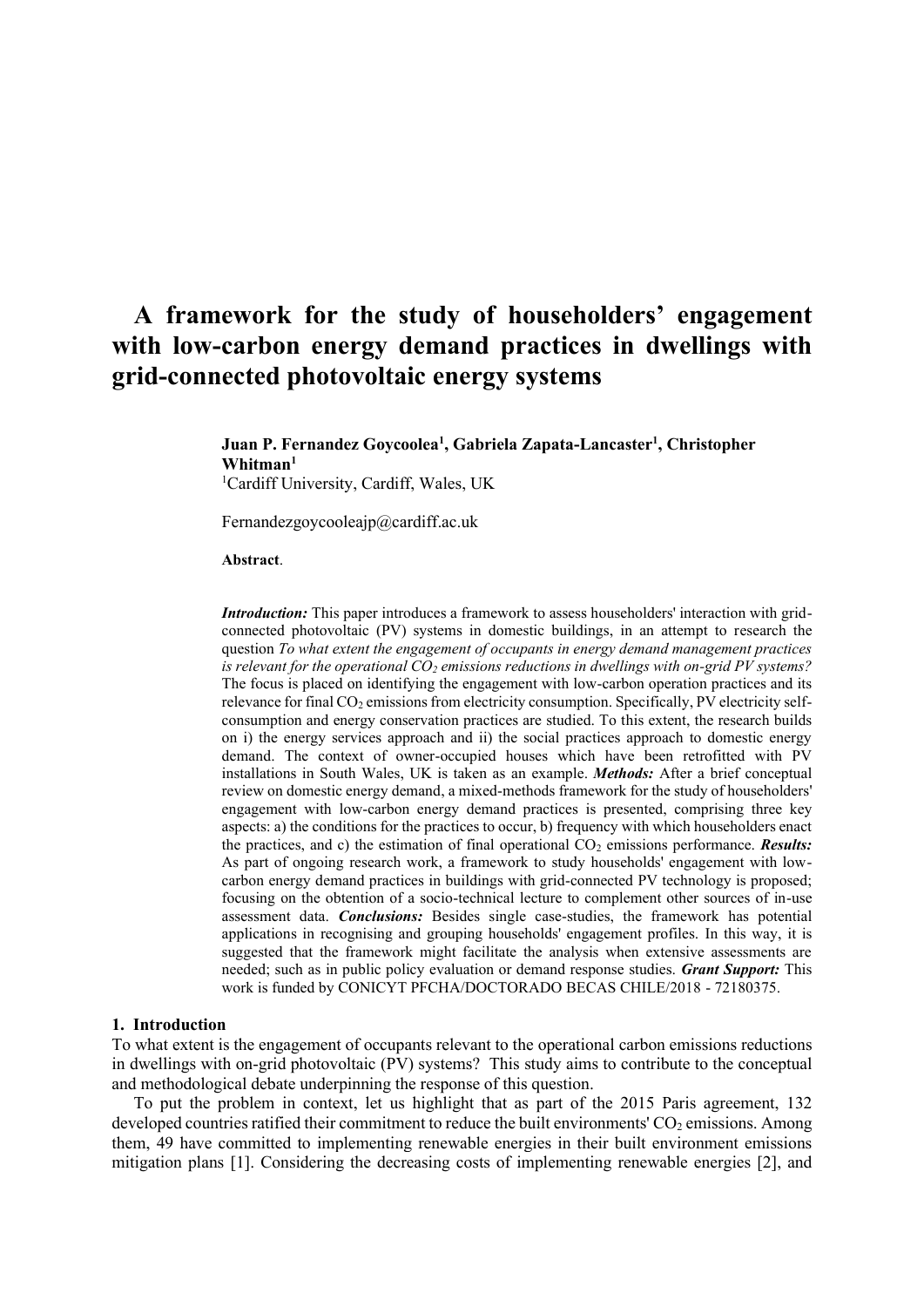particularly photovoltaic panels, whose implementation costs have decreased by 82% during the 2010- 19 period [3,p.12] it is possible to argue that their implementation in existing dwellings for energy or low carbon retrofit purposes will continue to be a global trend during the next decade.

In contrast to most countries' recent adoption of distributed microgeneration, the rollout of domestic PV installations in the UK started around a decade ago. This decade of experience represents a major learning opportunity for developing countries and those which are now starting to implement policies Nevertheless, one of the questions that the research community has raised during this period, and currently remain as an open debate is the uncertain role of householders for the maximisation of PV systems' outcomes, in terms of reducing  $CO<sub>2</sub>$  emissions [4–9]. The paper addresses this problem through the development of a socio-technical framework for the study of householders' engagement. In this way, the framework responds to UN Sustainable Development Goal 77: 'Affordable and clean energy', target 7.2. 'Increase substantially the share of renewable energy in the global energy mix' [10].

#### **2. Materials and Methods**

First, section 3 of this paper presents a brief critical analysis of the main conceptual elements associated to domestic energy demand is developed, through the discussion of ideas from the Energy Services Approach (ESA) and the Social Practices Theory (SPT), to end with the introduction of a conceptual framework. Secondly, the paper proposes in section 4 a set of mixed-methods parameters and techniques for the research of householders' engagement with low-carbon energy practices in the context of prosuming dwellings.

# **3. Shaping an analytical framework to assess occupants' engagement**

#### *3.1. The problem: Undesired outcomes of energy demand*

As an essential part of life within buildings, people demand energy to obtain energy services, through the direct or indirect operation of devices or systems. In this process, each instance of energy demand involves the transformation of the energy *potential to do work* into actual work or a different form of energy which is useful to people at a specific moment. In this way, behind every instance of energy demand, there are a set of core elements that can be, at least theoretically, identified and measured. Namely, the base elements involved in the transformation of energy are an *energy input*, a *device or system* which performs the transformation, the *desired output* which can be understood as a provided energy service, an *operator* deciding aspects such as the intensity and duration of the instance, and an *undesired outcome*, as displayed on *[Figure](#page-1-0) 1*.



<span id="page-1-0"></span>*Figure 1- Base elements of the conversion of energy into energy services*

As Marshall [11] explains, the conversion of an energy input into a usable energy service is just one stage of a broader energy system chain [12,13], which can be represented in a sequence of 4 different but connected systems: The energy production system, distribution system, usage system and the human activity system [11]. The last of these directly resulting in the energy demand in dwellings (Figure 2).

The processes of obtention, transport, conversion and distribution of energy deliver this demand but also cause a series of undesired outcomes, which range from energy losses to a wide variety of environmental impacts. Determining the sum of undesired outcomes of every instance of energy demand is virtually impossible, let alone the impracticality of such a task. Nevertheless, specific aspects of the undesired outcomes can be identified, tracked, and measured. For the case of electricity demand,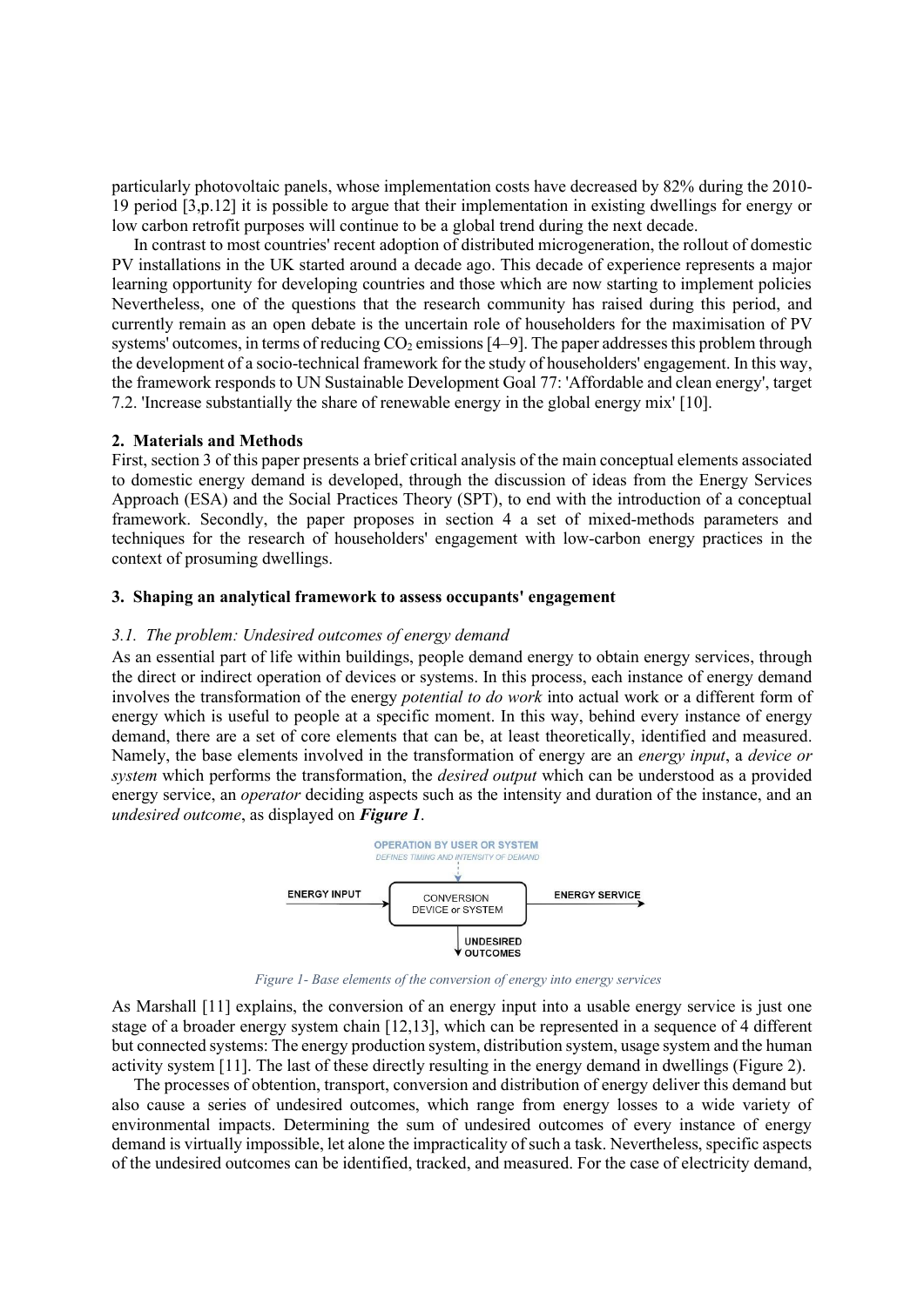the most common, and allegedly the most relevant, parameter to measure undesired environmental outcomes is carbon intensity: the  $CO<sub>2</sub>$  equivalent emissions per consumed kWh.



*Figure 2 – Energy system chain with undesired outputs (Author, based on Marshall [11])* 

## *3.2. The context of the problem: Energy services demand in dwellings*

Energy services are conventionally understood as the desired outcome of the demanded energy, "things like warmth, motion, mechanical power or process heat  $(...)$ " [14p.23]. Nevertheless, recent conceptualisations have incorporated social factors into the definition, recognising that there is an intentionality behind the energy transformation which lies beyond the obtention of energy services. In this way of thinking, Fell [15] has proposed that "Energy services are those functions performed using energy which means to obtain or facilitate desired end services or states" [15, p.137]. The notion of endservices has similarly been described as 'meta-services' [16] or 'concepts of service' [17]. These conceptualisations have in common that they allow differentiating clearly between the end-service, which is an expected situation defined by the householders; and the actual energy service, which is the outcome of the operation of the device or system. Hence, according to these approaches, energy services are just a mean to obtain desired states or end-services, which are, in turn, a reflection of what householders expect and desire from their dwellings.

In these terms, the ESA allows for interpreting that a non-energy service can replace an energy service if a person's or household's expected end-service allows it [15,18]. As Morley [16] argues, an end-service is a desired state or satisfaction parameter, but it is not fixed or predefined. The range of demanded end-services and their respective set-points can change through time depending on people's changing conditions and possibilities [19], as well as on their changing expectations [16,18]. Hence, for a specific person or household, the accessibility to energy services would continuously influence the satisfaction standard of the end-services, making it increasingly difficult, if not impossible, to understand the processes of energy demand and the social processes that trigger them independently. This idea echoes the argument that the technical regime is continuously affecting the different aspects of the social regime and vice-versa [20].

This argumentation leads us to the broad debate of sufficiency in energy demand, which, as developed by Darby [21], moves further into the realm of normative discussion through the questioning of how much is enough? We are not going to delve in that debate here since it has been covered extensively elsewhere and determining how much energy or services demand are enough is not the goal of this paper. Nevertheless, it must be recognised from this debate that it sets a path to look further from what the technical systems do into what occupants do towards the achievement of the decarbonisation goals.

# *3.3. Searching for solutions: Operational CO<sup>2</sup> emissions reduction strategies and measures in residential buildings*

### *3.3.1. CO<sup>2</sup> emissions reduction Strategies*

The literature on the topic suggests three types of strategies to reduce  $CO<sub>2</sub>$  emissions during the operational stage of residential buildings. Foxell [22p.117], based on Bordass ideas discuses that these strategies are: 1) To reduce energy demand, 2) improve the efficiency of the energy demand, and 3) to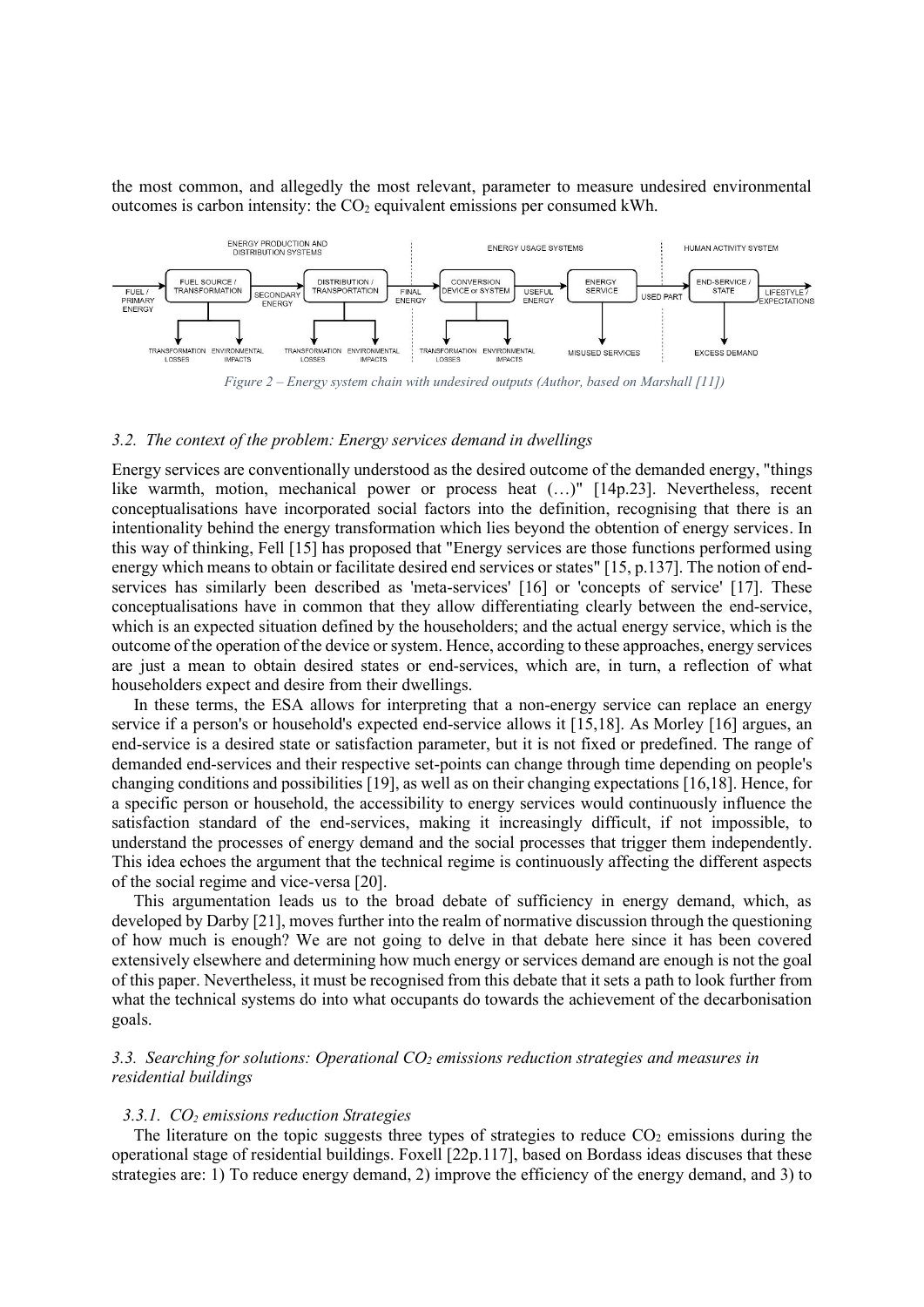decarbonise the energy supply. Similarly, these strategies match the three categories of actions recognised by Aelenei and Aelenei [23] for the design of zero energy buildings: 1) Passive, 2)Energy efficient, and 3) Renewable energies; and the "three dimensions" of energy transitions proposed by Kowsary and Zerriffi [24]: 1) Energy service demand, 2) conversion technology, and 3) energy carrier. Ultimately, the problem has also been analysed at the policy scale by Drummond and Ekins [25], reaching the argument that the three domains of change towards decarbonisation of residential energy use are 1) satisficing, 2) optimising, and 3) transformation. From the common viewpoint behind these different approaches to the problem, it can be argued that in the context of energy transitions efficiency is not a goal in itself, as usually considered, but instead just one more path to achieve the objective of CO<sub>2</sub> emissions reduction.

Following these ideas and the energy services conceptual framework, it is proposed that there are three main parameters that determine the  $CO<sub>2</sub>$  emissions during a building's operation: 1) the **intensity of energy services demand**, 2) the dwelling's active and passive systems **energy efficiency**, and 3) the **CO<sup>2</sup> intensity of the energy supply**. From this standpoint, the next section looks at the relation between energy services demand efficiency and intensity through the contrast of what the physical systems can do and what the householders do and expect from the first.

## *3.3.2. Energy services demand intensity and efficiency*

Since the energy intensity of a system is the arithmetic opposite of its efficiency, reductions in intensity must have the same effect than increases in efficiency towards the reduction of energy demand, while achieving the same level of desired output. If we conceptualise a dwelling as an energy use system whose outputs are end-services, the *energy efficiency of the system* will be conditioned by the physical characteristics of the dwelling, aspects such as the quantity, type and efficiency of appliances and active systems, and such as the formal and material characteristics of the building's envelope. On the other hand, the *intensity of the system* will be conditioned by the outputs expected by its occupants (the setpoint or expected standard of end-services). These can be understood, respectively, as the energy usage system and the human activity system introduced by Marshall [11] and depicted in fig 2.

Both systems are, nevertheless, mutually interdependent and define a domestic scale socio-technical environment. In the one hand, householders might change the conditions of the physical system, for example through the opening of the dwelling's windows and hence temporally reducing its overall insulation capacity; Or through the incorporation of new energy demanding devices. In the other hand, the conditions of the physical system influence the householders' desires and expectations from it. The fact of having a more efficient central heating system at home will likely influence the householders expected set-point for heating [26,27]. Therefore, both the increase of efficiency and the reduction of the intensity of energy demand are paths to energy demand reduction and form part of the same equation (fig 3a).



*Figure 3. Relations between energy service demand intensity, energy efficiency and energy CO2 intensity towards the decarbonisation of domestic energy demand (Fig. source: author, based on [22], [23], [24] and [25])*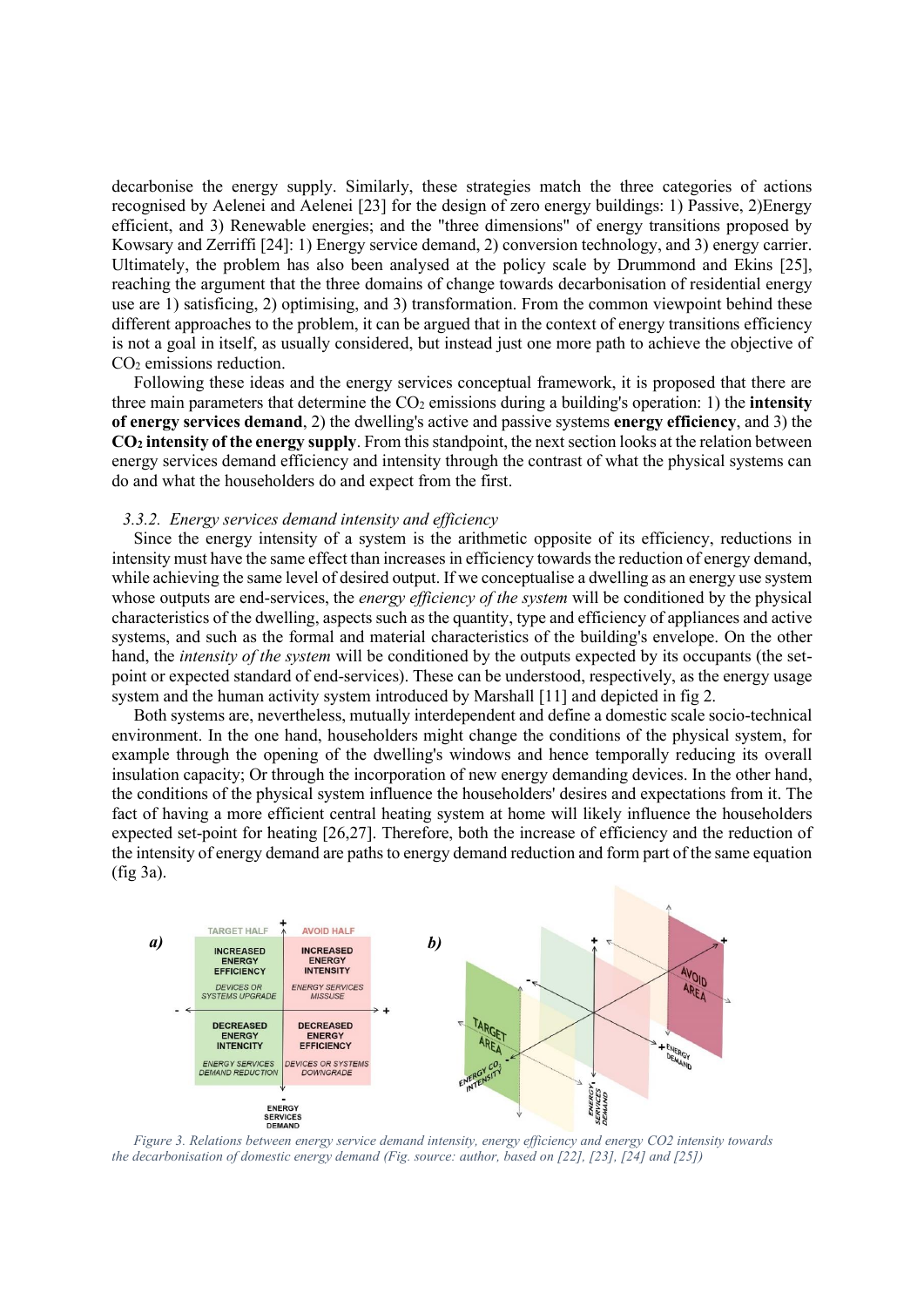However, as it has been highlighted in the precedent section, energy demand reduction, either through changes in efficiency or intensity, is not the only strategy to reduce final  $CO<sub>2</sub>$  emissions, since the final undesired outcomes are determined not only by the amount of demanded energy but also by the type of final energy being consumed (Figure 3b).

#### *3.3.3. CO<sup>2</sup> intensity of the energy supply*

As discussed before, the main parameter to measure the intensity of  $CO<sub>2</sub>$  emissions of the electricity consumed at a dwelling is  $CO<sub>2</sub>g/kWh$ . This parameter is, nevertheless, highly variable depending on the mix of fuels being used in the energy system at every single moment. Similarly, the energy production of domestic PV energy systems is also highly variable depending on the time of the day due to the changing level of radiation received on the panels. Therefore, the householders do not have direct control over the  $CO<sub>2</sub>$  intensity of the electricity they use, but they do have the possibility to manage their demand in order to *shift* or *shave* their peak demand. *Demand shifting* refers to demanding energy at different time frames, in order to maximise the demand when the  $CO<sub>2</sub>$  intensity is lower. *Demand peak shaving* refers to minimise simultaneous consumption at any single moment to avoid peaks of power demand [5]. If a PV energy system is present, the  $CO<sub>2</sub>$  intensity of the demanded energy will be significatively affected by the energy generation times of the PV system. These two situations can help to reduce the amount of emission directly (Figure 4a). A theoretical reduction of  $CO<sub>2</sub>$  emissions can also be considered to occur in the form of a 'balance' of emissions between demanded and injected at different times [28] (Figure 4b), since in grid-connected energy systems the electricity that is not directly consumed on-site at the moment of its generation is injected to the energy grid.



*Figure 4. Approaches to intensity of energy supply reduction in dwellings with PV energy systems. a) thorough energy demand management practices (i. peak shaving, and ii. Peak shifting); and b) through imports and exports equivalent emissions balance (Fig. source: author).*

Such theoretical balance or compensation of  $CO<sub>2</sub>$  emissions can be argued based on 'saved' emissions, calculated by multiplying the kWh injected and the CO2 intensity of the grid at the moment of injection. Following this approach, it is possible to estimate, theoretically, the volume of emissions that have been 'avoided' elsewhere due to the renewable energy injected to the grid [28].

#### *3.4. Decarbonising the process of domestic energy demand*

From an energy services perspective, the process of domestic energy demand can be depicted as a flow that starts when a desired end-service or state is unmet or below a minimum satisfaction parameter [18]. This argument does not try to reduce energy demand to a deterministic process. Instead, it recognises the complexity of the problem and sustains that different aspects of the process need to be analysed considering different parameters and methods, despite them being all part of the same socio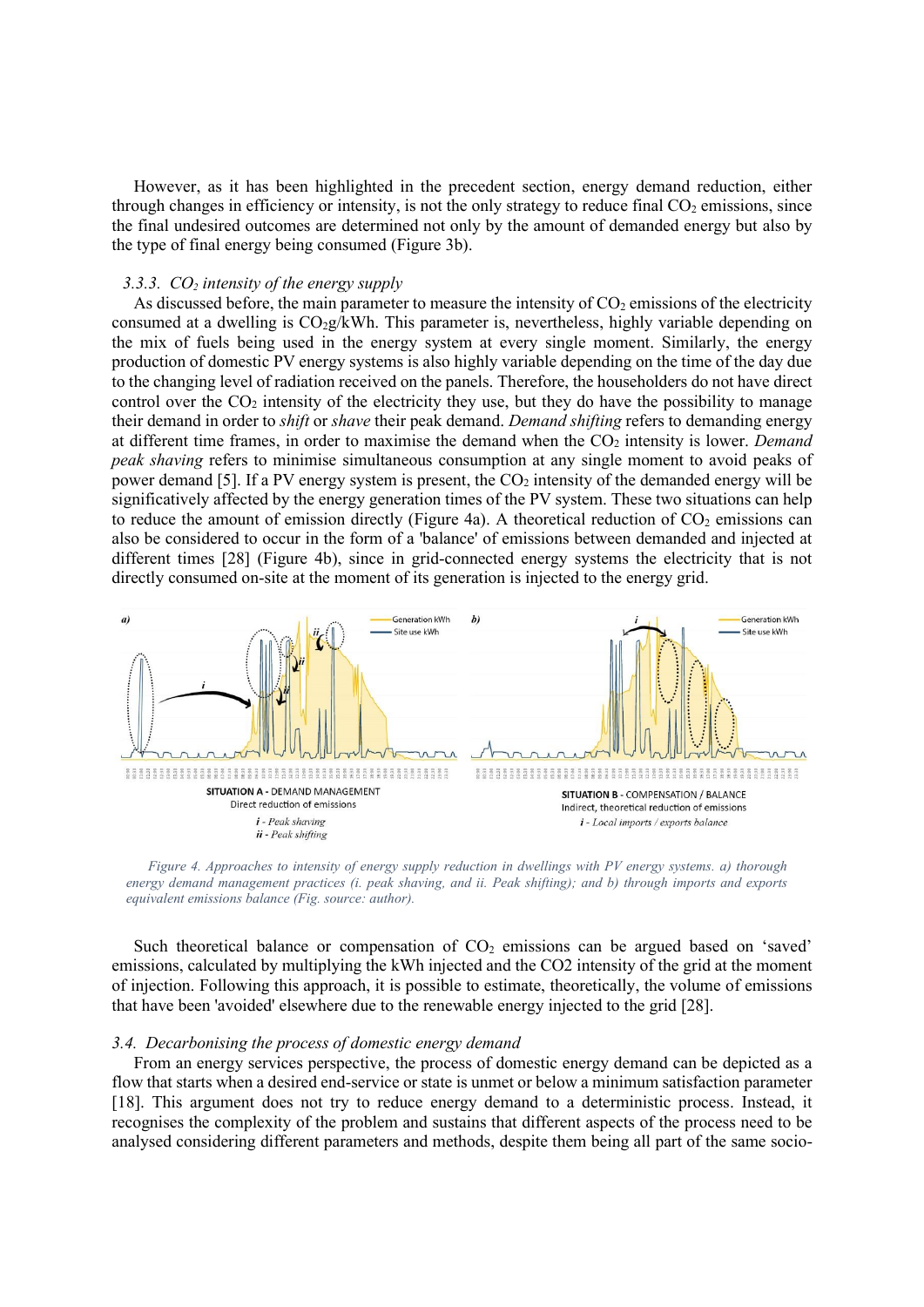technical system. Following this framework, the measures taken to decarbonise the operation of dwellings can be classified regarding the parameters over which they act.

An interpretation of the process of residential energy demand based on the introduced concepts is presented in *figure 5.* In this diagram, desired end-services or states are taken as the starting condition and the desired end-point of energy-demanding instances. On the way through, the three parameters that condition the final level of CO2 emissions are highlighted, along with the three main strategies that arise from this conceptualisation: 1) reducing the **intensity of energy services demand**, 2) increasing the devices and systems **energy efficiency**, and 3) switching CO2 source to decrease the **CO<sup>2</sup> intensity of the energy supply**.



*Figure 5. Residential energy demand process, from the point of view of the energy services approach. In blue, the three types of strategies and parameters for the reduction of operational CO2 emissions, and their fields of action (Fig. source: author, based on [15],[16],[18] and [22]).*

Undoubtedly, the  $CO<sub>2</sub>$  emissions performance of a dwelling could also be improved by retrofitting its physical conditions of the dwelling, i.e. improving the efficiency of its active or passive systems. Nevertheless, what this study is addressing is the possibility for users to improve  $CO<sub>2</sub>$  emissions performance through direct occupancy measures. Therefore this framework focuses on how householder's practices in prosumer dwellings can have a direct effect over  $CO<sub>2</sub>$  emissions though two of the three  $CO<sub>2</sub>$  reduction strategies: 1) by managing the demand in order to switch to the energy sources with the lower possible  $CO<sub>2</sub>$  intensity, and 2) by reducing the intensity of energy services demand. In practice, when PV systems are present, this would be 1) by matching the PV generation times with the energy demand times, and 2) by energy conservation, which might be achieved either through the preference of non-energy services over energy services, though the reduction of the endservices satisfaction set point, or through the reduction of unintended and misused energy services.

#### *3.5. A determinant of success? The relevance of practices*

The emergence of the Social Practices Theory (SPT) as an approach to the domestic energy demand studies field is usually associated to a search for alternatives to the mainstream behavioural approach [29]. As highlighted by Strengers [30], SPT allows rethinking how the questions, and ultimately the solutions, are proposed for energy demand problems. Shove, Pantzar and Watson [31], argue that social practices occur by the combination of three families of elements that make them possible to be enacted. These elements are the people's competences to perform the practices, the meaning that they give to the practices and the material elements that support the realisation of these practices [29–31].

For the problem here recognised, SPT works as a bridge between the ESA and the qualitative aspects of peoples' everyday actions. Since the material elements refer to everything found in the physical world, it corresponds to the energy use system introduced in *figure 2*. Following, meanings and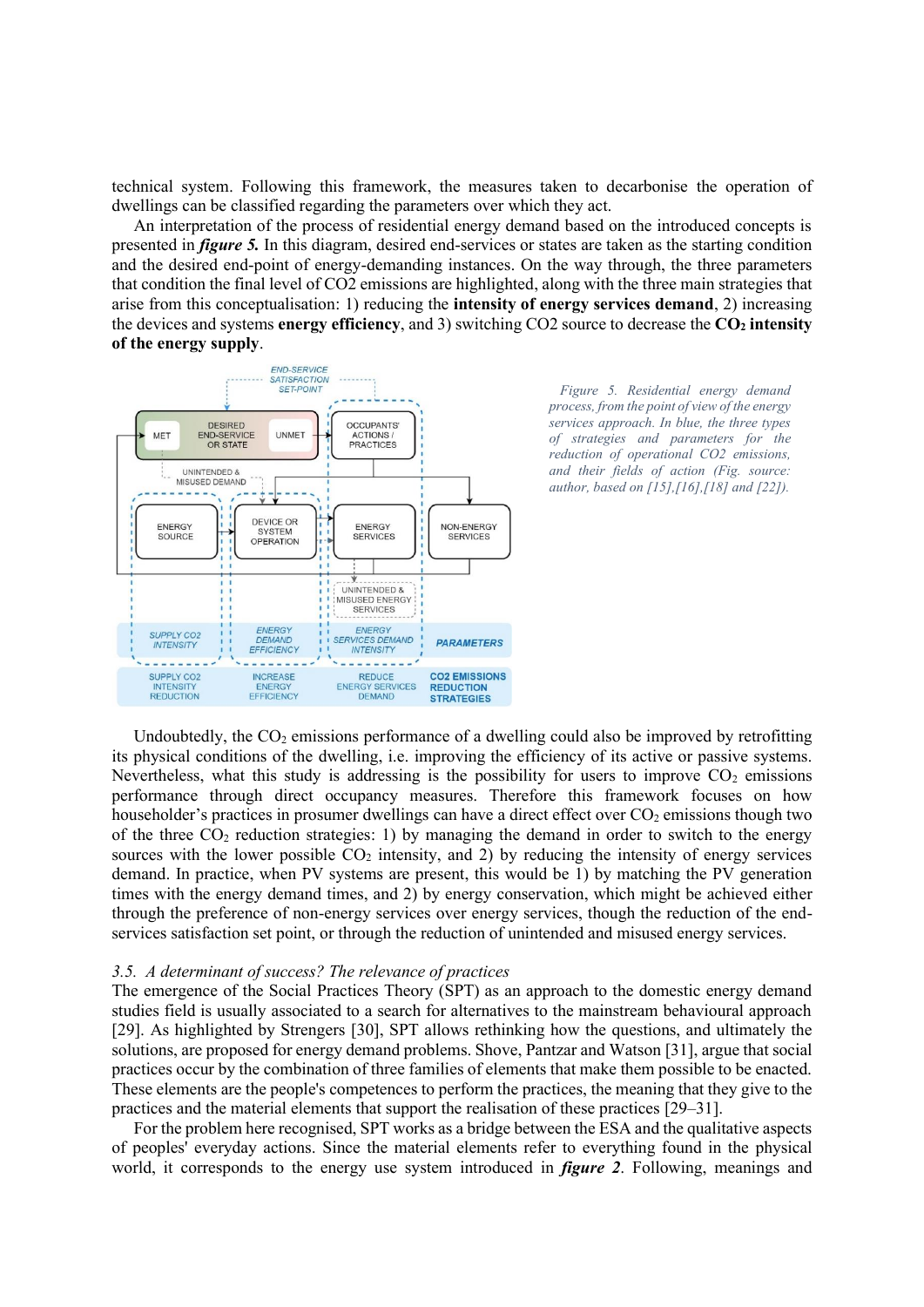competences become relevant for the understanding of the human activity system, introduced in the same diagram. Hence, while the materials component of SPT approaches gives clues about what can be done, meanings and competences are conceptualisations the analysis of how and why it is done.

In this way, considering the elements of the SPT framework, an operational definition for householders' engagement with low-carbon demand practices is proposed as *the relation between the perceived conditions necessary to perform those practices and the actual frequency with which the practices are performed.* Therefore, a household highly engaged with  $CO<sub>2</sub>$  reduction practices would maximise the enactment of the practices according to its existing conditions (materials, knowledge, meanings). In *figure 6***,** a list of aspects for the qualitative assessment of practices aimed to *reduce the intensity of energy services demand*, and *energy source switching* are presented.



*Figure 6. Some aspects observed for each of the two analysed practices among a group of case-studies in South Wales. In purple are those aspects considered critical for the practice to occur, in light blue those which could be both critical or complementary, and in light blue those considered complementary. (Fig. source: author, based on [31]).*

# **4. A mixed-methods toolkit for the study of engagement with low-carbon energy demand practices in dwellings with grid-connected photovoltaic energy systems**

A mixed-methods toolkit to research householders' engagements and its implications on final CO2 emissions is proposed in *figure 7* focusing on recognising key parameters and potential methods and metrics to assess the relation between occupants' engagement and final CO2 emissions performance. This is achieved by recognising **3 main assessment categories: 1)** the existence of the material **conditions for the practices** to occur, 2) the actual **frequency with which householders enact the practices (**energy conservation and electricity self-consumption), and 3) the estimation of **final operational CO<sup>2</sup> emissions performance**.

| <b>Key Parameters</b>                               |                                                  |                                                                                                      | Type                          | Possibly associated<br>methods                                           | <b>Metrics</b>                                     |
|-----------------------------------------------------|--------------------------------------------------|------------------------------------------------------------------------------------------------------|-------------------------------|--------------------------------------------------------------------------|----------------------------------------------------|
| <b>Conditions to</b><br>support the<br>practices    | Meanings (specific aspects as shown in fig.6)    |                                                                                                      | Qualitative                   | Questionnaires                                                           | Conceptual relations,<br>comparable ordinal scales |
|                                                     | Materials (specific aspects as shown in fig.6)   |                                                                                                      |                               | Interviews, focus-groups                                                 |                                                    |
|                                                     | Competences (specific aspects as shown in fig.6) |                                                                                                      |                               | Site visits                                                              |                                                    |
| Frequency of<br>occurrence                          | Self-reported                                    | Frequency of each practice<br>Intension to perform each practice<br>Energy services demand intensity | Quantitative /<br>Qualitative | Ordinal questions /<br>Interviews, focus-groups                          | Conceptual relations,<br>comparable ordinal scales |
|                                                     | Observed                                         | Electricity self-consumption ratio<br>Total electricity consumption                                  | Quantitative                  | Monitoring                                                               | solar hWh / total kWh<br>kWh / time period         |
| <b>Operational CO2</b><br>performance<br>parameters | Total carbon emissions                           |                                                                                                      | Quantitative                  | Calculated, based on<br>monitoring and national<br>grid carbon intensity | CO <sub>2</sub> eg.Kg                              |
|                                                     | CO2 intensity                                    |                                                                                                      |                               |                                                                          | CO <sub>2</sub> eq.Kg / kWh                        |
|                                                     | CO2 intensity (per person)                       |                                                                                                      |                               |                                                                          | CO <sub>2</sub> eq.Kg / kWh pp                     |

*Figure 7. A mixed-methods toolkit for the assessment of householders' engagement with low-carbon energy demand practices in households with PV systems. Key parameters and possible methods are presented.*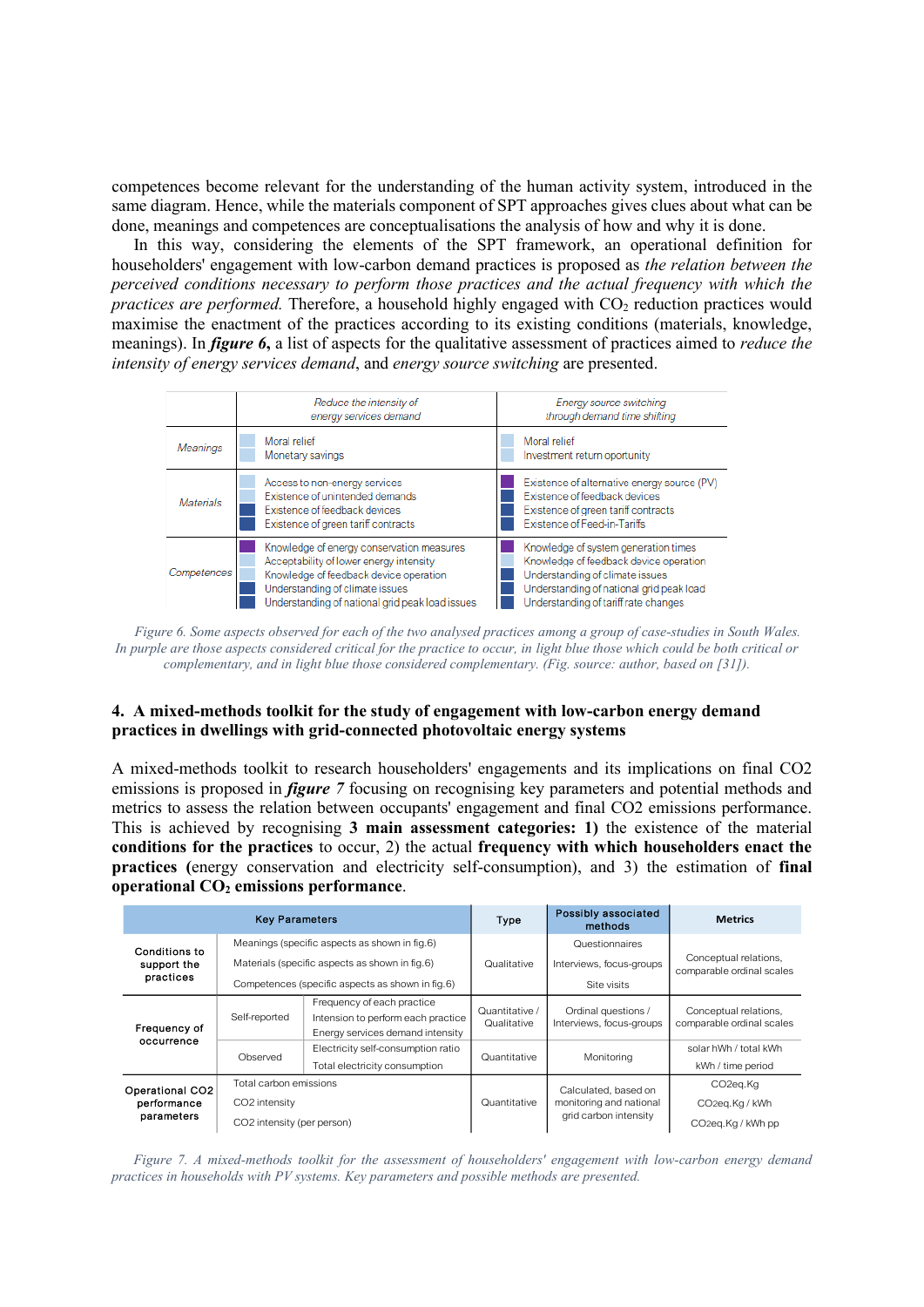This toolkit is presented as a guideline for the elaboration of specifically tailored instruments for each group of case studies. It is proposed that performance parameters can be used to observe what is happening, while the parameters related to the SPT can give clues about how and why these results are obtained. Although the framework is intended to be used for primary data collection, some aspects will necessarily rely on external data sources; such as the  $CO<sub>2</sub>$  intensity of the regional or national grid at each analysed time.

It is proposed that the results obtained from the application of this framework would allow assessing dwellings' operational stage from a socio-technical and multidimensional approach to energy services demand.

# **5. Conclusions**

Through a short literature review, this paper has addressed the main strategies towards the decarbonisation of domestic buildings (section 3.3) and has identified those that apparently remain as the most relevant in the context of prosumer dwellings with PV energy systems (section 3.4). Some of the problematics of this type of energy regime have also been discussed and through the framework of the SPT two families of practices have been recognised as relevant or future research: those that promote a *time-shift of energy services demand* and those that promote a *decrease in total demanded energy services* (section 3.5).

From the integration of both conceptual backgrounds, a mixed-methods toolkit to assess the relations between engagement with low-carbon electricity demand practices and final calculated  $CO<sub>2</sub>$  emissions is proposed (section 4), arguing its potential to use as a conceptual guideline for the elaboration of specific assessment tools which recognise both the  $CO<sub>2</sub>$  emissions performance and the socio-technical aspects that configure that result. The framework could prove relevant in the evaluation of large groups of households, where the study of the elements of the SPT can be researched through open-ended or ordinal scales questionnaires. Such an approach could facilitate the definition of analysis groups defined by the households' engagement levels, in contrast to the usually implemented demographic approaches.

The major intended contribution of the framework is to allows considering social parameter in relation to performance results in a comparable manner between different case studies. In this way, some interesting questions arise for its future application:

- To what extent the householders' self-reported engagement and practices are relevant for the final observed  $CO<sub>2</sub>$  emissions?
- In terms of the final  $CO_2$  emissions, to what extent the variation of engagement in low-carbon energy demand practices is relevant if compared to variations in the grid  $CO<sub>2</sub>$  intensity?
- In terms of the final  $CO<sub>2</sub>$  emissions, to what extent the engagement in demand time-shifting practices is relevant if compared to the balance obtained from compensating emissions from demand and injection to the grid?

Currently, the framework is being applied on a mixed-methods longitudinal study of a group of PV energy prosuming households in Cardiff, Wales, in the context of the author's PhD research process. The results from this study are expected to confirm the adequacy of the toolbox in a empiric data collection processes, and should allow the author to discuss general aspects of the previously introduced research questions.

## **Bibliography**

- [1] UN Environment and International Energy Agency 2017 *Towards a zero-emission, efficient, and resilient buildings and construction sector. Global Status Report 2017* (UNEP/IEA)
- [2] IEA and OECD 2017 *Energy Technology Perspectives 2017: Catalysing Energy Technology Transformations*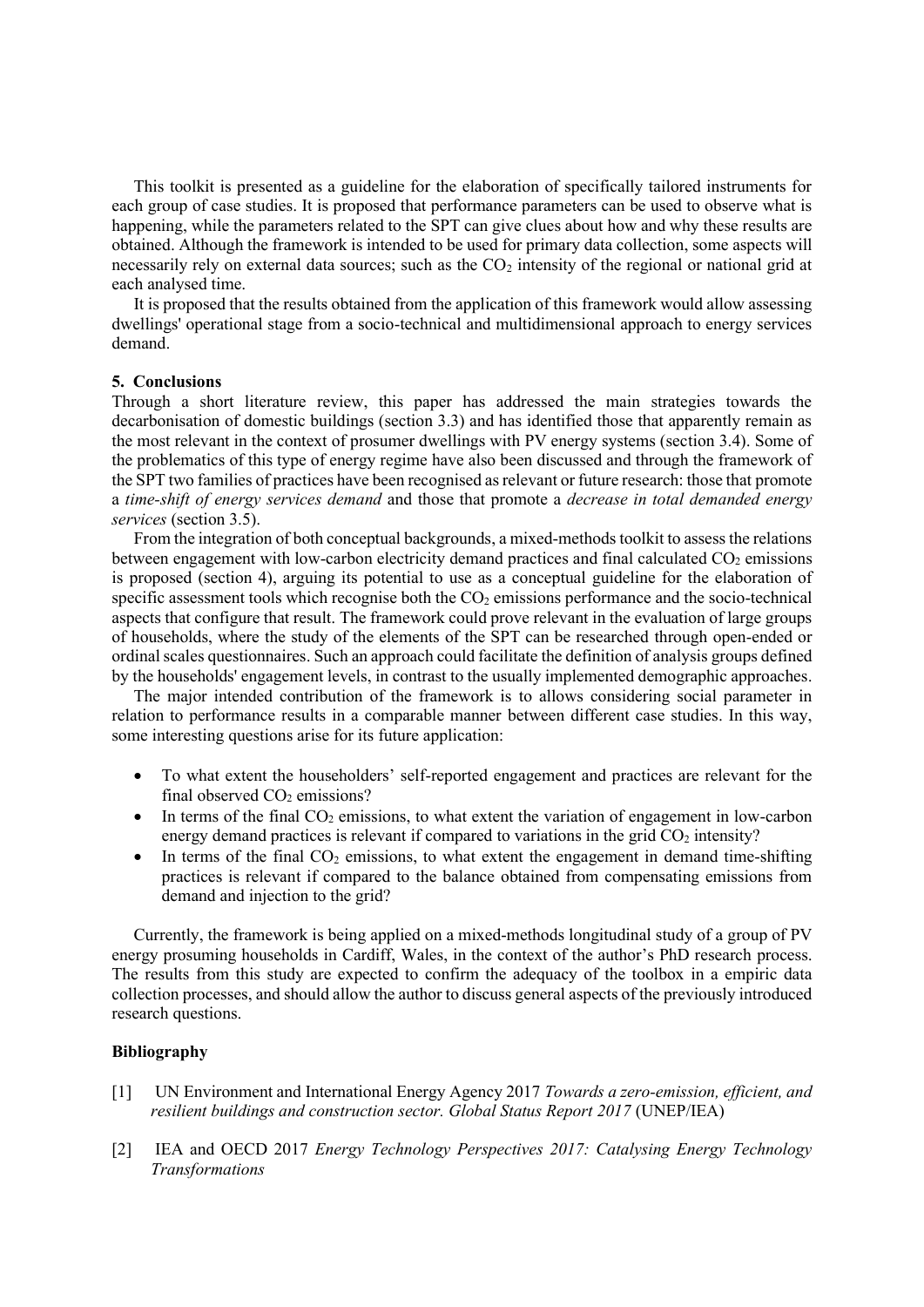- [3] IRENA 2020 *Renewable power generation costs in 2019* (Abu Dhabi: International Renewable Energy Agency)
- [4] Goulden M, Bedwell B, Rennick-Egglestone S, Rodden T and Spence A 2014 Smart grids, smart users? The role of the user in demand side management *Energy Research & Social Science* **2** 21– 9
- [5] Luthander R, Widén J, Nilsson D and Palm J 2015 Photovoltaic self-consumption in buildings: A review *Applied Energy* **142** 80–94
- [6] Baborska-Narozny M, Stevenson F and Ziyad F J 2016 User learning and emerging practices in relation to innovative technologies: A case study of domestic photovoltaic systems in the UK *Energy Research & Social Science* **13** 24–37
- [7] Inderberg T H J, Tews K and Turner B 2018 Is there a Prosumer Pathway? Exploring household solar energy development in Germany, Norway, and the United Kingdom *Energy Research & Social Science* **42** 258–69
- [8] McKenna E, Pless J and Darby S J 2018 Solar photovoltaic self-consumption in the UK residential sector: New estimates from a smart grid demonstration project *Energy Policy* **118** 482– 91
- [9] Gram-Hanssen K, Hansen A R and Mechlenborg M 2020 Danish PV Prosumers' Time-Shifting of Energy-Consuming Everyday Practices *Sustainability* **12** 4121
- [10] Anon Sustainable Development Goals *UNDP*
- [11] Marshall E C 2016 *Modelling the delivery of low carbon energy service in residential buildings* phd+master (University of Leeds)
- [12] Cullen J M and Allwood J M 2010 The efficient use of energy: Tracing the global flow of energy from fuel to service *Energy Policy* **38** 75–81
- [13] Jonsson D K, Gustafsson S, Wangel J, Höjer M, Lundqvist P and Svane Ö 2011 Energy at your service: highlighting energy usage systems in the context of energy efficiency analysis *Energy Efficiency; Dordrecht* **4** 355–69
- [14] Harvey L D D 2010 *Energy and the new reality 1: energy efficiency and the demand for energy services* (London ; Washington, DC: Earthscan)
- [15] Fell M J 2017 Energy services: A conceptual review *Energy Research & Social Science* **27** 129– 40
- [16] Morley J 2018 Rethinking energy services: The concept of 'meta-service' and implications for demand reduction and servicizing policy *Energy Policy* **122** 563–9
- [17] SHOVE E 2003 Users, Technologies and Expectations of Comfort, Cleanliness and Convenience *Innovation: The European Journal of Social Science Research* **16** 193–206
- [18] Fell M J and Shipworth D 2017 Behaviour, practice whatever? A theory-agnostic framework for describing and informing demand-side response *ECEEE 2017 Summer Study proceedings* ECEEE Summer Study - Consumption, efficiency & Limits vol 7 p 10